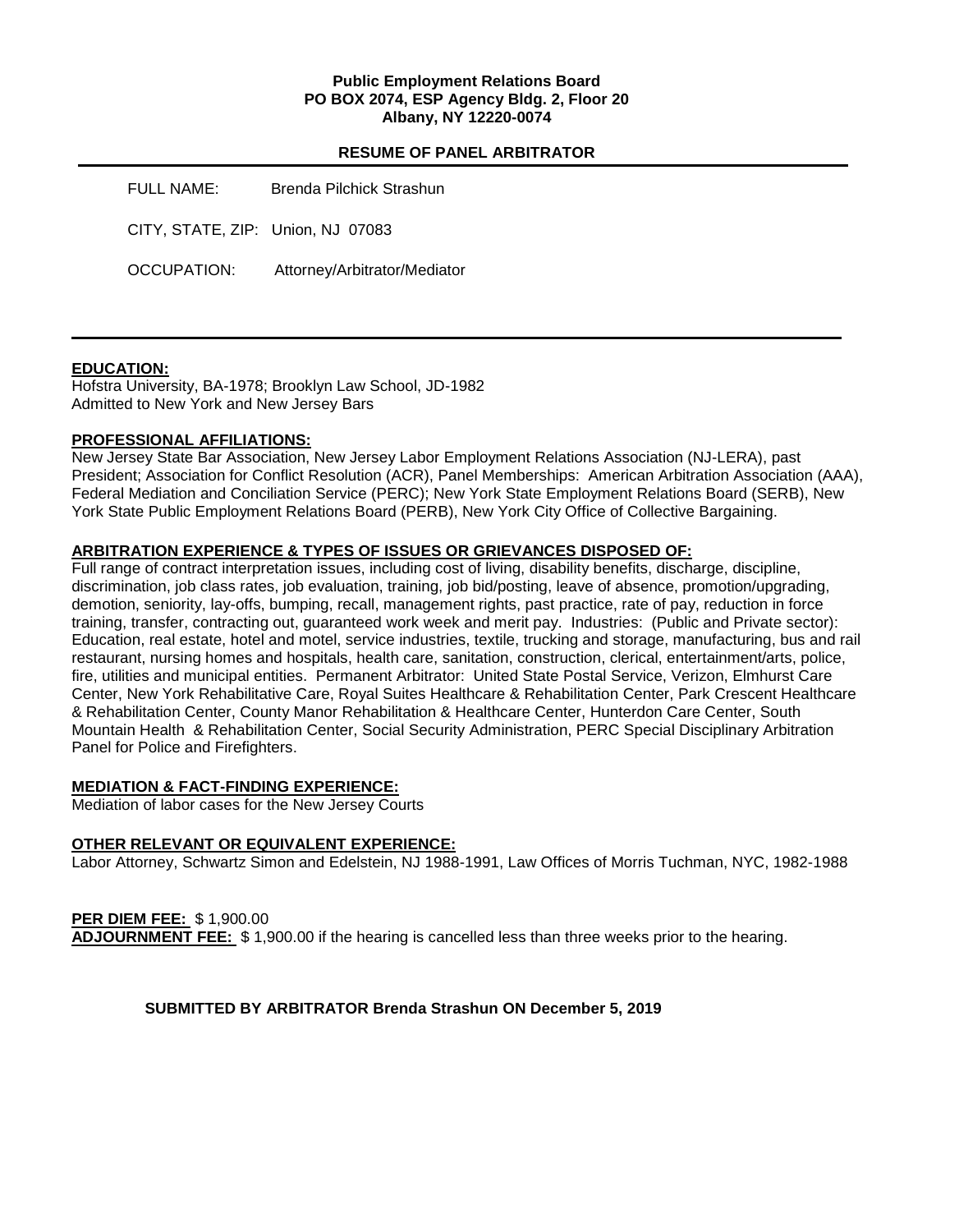#### **Public Employment Relations Board PO BOX 2074, ESP Agency Bldg. 2, Floor 20 Albany, NY 12220-0074**

# **BILLING DISCLOSURE STATEMENT**

## ARBITRATOR'S NAME: **Brenda Pilchick Strashun**

The following is a description of my fees and expenses:

## A) HEARING TIME.

- (1) My per diem is \$1,900.00 for each day or any part thereof spent hearing a case.
- (2) If a hearing day exceeds 7.00 hours, I charge:

 $\Box$ a second full per diem  $\boxtimes$ a prorated per diem

 $\Box$ no additional charge  $\Box$ other (describe) :

(3) Additional comments:

B) STUDY TIME.

- (1) I charge \$ one per diem for each day spent in preparation of the opinion and award.
- (2) This charge  $\boxtimes$  will  $\Box$  will not be prorated for partial days devoted to such preparation.
- (3) Additional comments:

## C) TRAVEL TIME AND EXPENSES.

(1) When travel time plus hearing time exceeds hours in a calendar day:

 $\Box$  Not applicable (no additional charge)

- $\boxtimes$  I charge as follows (describe): pro-rated per diem for additional time.
- (2) I charge for actual, travel-related expenses incurred in connection with the case  $\boxtimes$ YES  $\Box$  NO.

Where appropriate, a mileage charge for auto travel will be billed at:

 $\boxtimes$  Prevailing IRS rate  $\Box$  Other (describe):

(3) When the scheduled hearing day(s) requires an overnight stay:

There is no charge, other than for lodging and subsistence.

 $\boxtimes$ I charge as follows (describe): hotel

(4) Additional Comments: